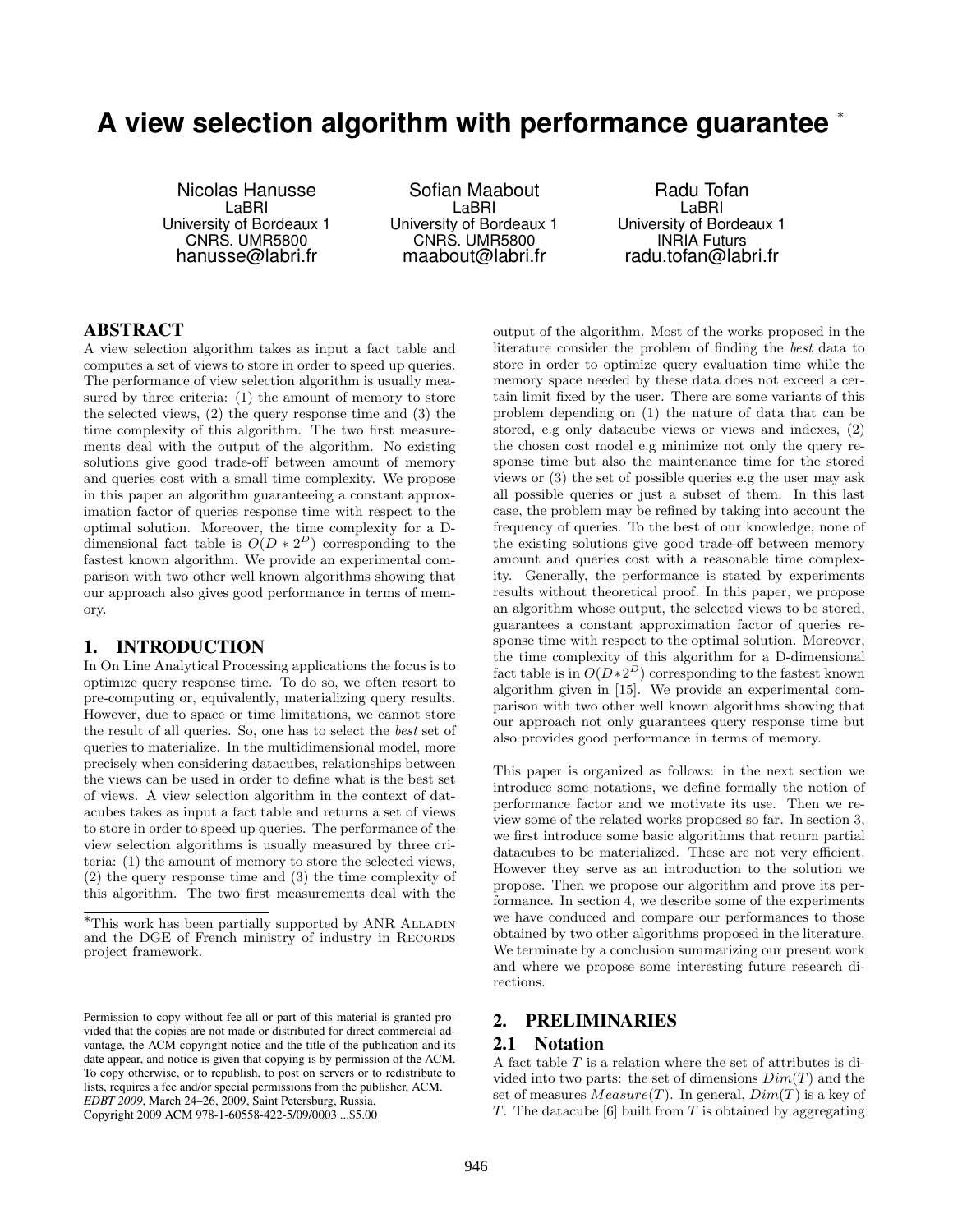T and grouping its tuples in all possible ways i.e all Group By c where c is a subset of  $Dim(T)$ . Each c corresponds to a cuboid<sup>1</sup>. The datacube defined from T is denoted  $DC(T)$ . For notation convenience  $Dim(DC(T))$  will denote the set  $Dim(T)$ . Let  $DC(T)$  be a datacube,  $Dim(T)$  its dimensions and  $|Dim(T)| = D$ . The set of cuboids of  $DC(T)$  is denoted by  $\mathcal{C}(T)$ . Clearly  $|\mathcal{C}(T)| = 2^D$ . The fact table T is a distinguished cuboid of  $C(T)$ . It is called *base cuboid* and is denoted  $c_b$ . The size of a cuboid c is expressed by the number of its rows and is denoted  $size(c)$ . The size of a set of cuboids  $S$  is denoted by  $(S)$ . For notation convenience, from now on we will omit the parameter  $(T)$  since  $T$  will be clear from the context.

The datacube lattice is induced by a partial order relationship  $\preceq$  between cuboids defined as follows:  $v \preceq w$  iff  $Dim(v) \subseteq Dim(w)$ . We say that w is an ancestor of v. Moreover, if  $|Dim(w)| = |Dim(v)| + 1$  then w is a parent of v. Actually, if  $v \prec w$  then v can be computed from w.

# 2.2 Performance measures of a view selection algorithm

Assume the queries that are asked against DC are all and only those of the form select \* from c or equivalently select  $*$  from T group by c where c is a cuboid from C. There are two extremal situations that can be considered here. The first one is that where only the base cuboid  $c<sub>b</sub>$ is stored (materialized). In this case, every query requires the use of this cuboid and hence has a time cost proportional to the size of  $c_b$ . The other situation is that where all cuboids are materialized. In this latter case, the evaluation of each query consists just in scanning the corresponding cuboid making its cost proportional to the actual size of the cuboid. Of course, this last situation is quite unrealistic since in practice, we often do not have enough memory (or time) to compute and store the whole datacube. What is often done is rather a partial materialization. In order to formally state the problem we try to solve, let us first introduce some notations.

Let  $S \subseteq \mathcal{C}$  be the set of materialized cuboids and v be a cuboid. Then,  $S_v = \{w \in \mathcal{S} | v \prec w\}$  is the set of materialized cuboids from which  $v$  can be computed. We define the cost of evaluating a query v w.r.t a set  $S$  as follows: if  $S$  does not contain any ancestor of v then  $cost(v, S) = \infty$  otherwise  $cost(v, \mathcal{S}) = \min_{w \in \mathcal{S}_v} size(w)$ . That is, a query is evaluated by using one of its stored ancestors. The chosen ancestor is the one with fewer tuples. This is the measure usually used to estimate the time complexity (see e.g [9, 15, 16]). Note that when  $v \in \mathcal{S}_v$  then  $cost(v, \mathcal{S}) = size(v)$ . This is the most advantageous situation for  $v$ . We also define the cost of a set  $S$  as the cost of evaluating all queries w.r.t  $S$ . More precisely,  $cost(S) = \sum_{c \in \mathcal{C}} cost(c, \mathcal{S})$ . When  $\mathcal{S} = \mathcal{C}$ i.e all cuboids are stored, we have  $cost(S) = \sum_{c \in \mathcal{C}} size(c)$ . This is the minimal cost and will be denoted  $MinCost$ . If  $S = \{c_b\}$  then  $cost(S) = |\mathcal{C}| * M$  where M is the size of  $c_b$ . This is the maximal cost and will be denoted  $MaxCost$ . Thus for every S, we have  $\sum_{c \in \mathcal{C}} size(c) \leq cost(\mathcal{S}) \leq |\mathcal{C}| * M$ . Note that since the set of possible queries includes  $c_b$  then S should contain  $c_b$ , otherwise  $cost(\hat{S}) = \infty$ . Indeed, the base

cuboid can be computed only from the fact table. Thus, in the definition of  $MaxCost$  we have considered only the sets S that contain  $c_b$ .

The usual performance measures of a view selection algorithm A are:

- the memory:  $Mem(S) = \sum_{c \in S} size(c)$ , the amount of memory required to store  $S$ ;
- the query cost or cost:  $cost(\mathcal{S})$  is proportional to the time to answer the  $2^D$  possible grouping/aggregate queries;
- the time complexity: of the view selection algorithm.

We also propose a new performance measure called the performance factor.

DEFINITION 1 (PERFORMANCE FACTOR). Let  $S$  be the set of materialized cuboids and c be a cuboid of  $C$ . The performance factor of S with respect to c is defined by  $f(c, S) =$  $\frac{cost(c, S)}{size(c)}$ . The average performance factor of S with respect to  $\mathcal{C}' \subseteq \mathcal{C}$  is defined by  $\tilde{f}(\mathcal{C}', S) = \frac{\sum_{c \in \mathcal{C}'} f(c, S)}{|\mathcal{C}'|}$ 

Intuitively, the performance factor measures the query response time of a cuboid with a given materialized sample  $S$  with respect to the query time whenever the whole datacube is stored. In other words, for a query c, we know that the minimal cost to evaluate it corresponds  $size(c)$ . This is reached when  $c$  itself is materialized. When  $c$  is not materialized, it is evaluated by using one of its ancestors present in  $S$ . Thus, the performance factor for c measures how far is the time to answer  $c$  from the minimal time. The goal is to obtain the answer to a query with a time proportional to the size of the answer.

EXAMPLE 1. Consider the graph of Figure 1. It represents the datacube lattice obtained from a fact table T whose dimensions are  $A, B, C, D$  and  $E$ . We will use this datacube as our running example through out the paper. The measure attributes are omitted. Each node is a cuboid and is labeled with its dimensions together with its size. We will consider this datacube as our running example throughout this paper. There is an edge from  $c_1$  to  $c_2$  iff  $c_1$  can be computed from  $c_2$ ,  $c_1 \neq c_2$  and there is no  $c_3$  such that  $c_3 \neq c_1$ ,  $c_3 \neq c_2$ ,  $c_3$  can be computed from  $c_2$  and  $c_1$  can be computed from  $c_3^2$ . The top most cuboid is the base cuboid and corresponds to the fact table. The minimal cost for evaluating all queries corresponds to the case where each cuboid is precomputed and stored. Thus,  $MinCost = \sum_{i=1}^{2^5} size(c_i) = 8928$ . In contrast, the maximal cost corresponds to the situation where only the base cuboid is stored. In this case, every query is computed from ABCDE and thus has a cost proportional to the base cuboid size. Hence  $MaxCost = 2^5 *$  $size(ABCDE) = 2000 * 32 = 64000$ . Notice however that this is the minimal amount of memory we must use in order to be able to answer all queries.

<sup>&</sup>lt;sup>1</sup>Here after, we will use equivalently the terms *cuboid, view* and query.

<sup>&</sup>lt;sup>2</sup>This is the minimal cover of  $\preceq$  relationship.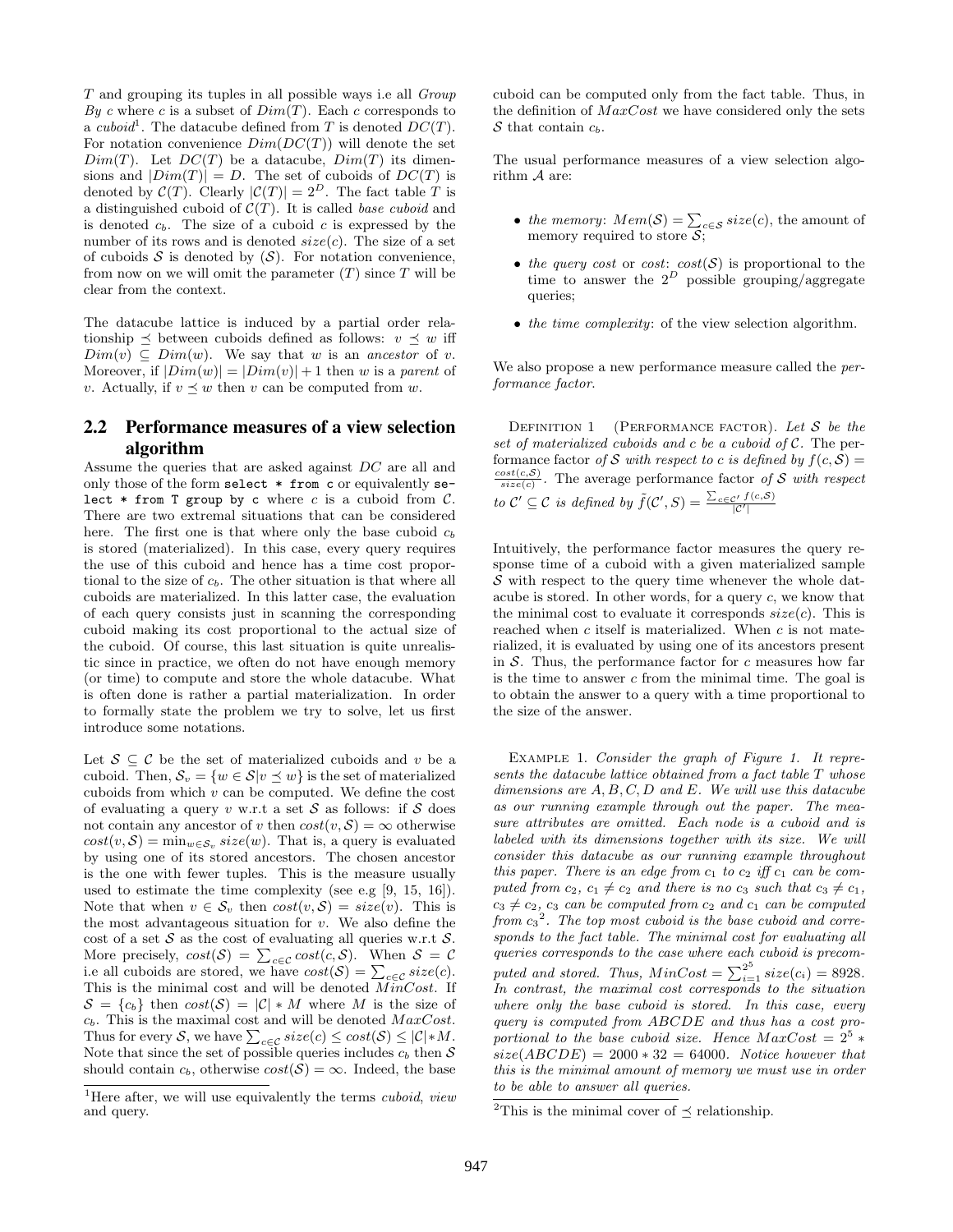

Figure 1: A datacube example

Assume now that  $S = \{ABCDE, BE\}$ . The performance measures of  $S$  are as follows: The memory required to store  $S$  is  $Mem(S) = size(ABCDE) + size(BE) = 2000 + 100 =$ 2100. The cost for evaluating all the  $2^5$  possible queries is calculated as follows. First, consider the stored cuboid BE. It can be used to compute the queries  $BE$ ,  $B$ ,  $E$  and  $A p e x<sup>3</sup>$ . All these queries can be computed from ABCDE too. However this second alternative will require more time than the the first one. Thus, the cost of  $S$  corresponds to the sum of costs of evaluating BE, B, E and Apex from the cuboid BE and all other queries (i.e  $2^5 - 4$ ) from ABCDE. Hence,  $Cost(S) = 4 * size(BE) + 28 * size(ABCDE) = 56400.$ 

Let us now consider the cuboids BE and BC. Their respective performance factors w.r.t S are  $f(BE, S) = \frac{cost(BE, S)}{size(BE)}$  =  $100/100 = 1$  and  $f(BC, S) = \frac{cost(BC, S)}{size(BC)} = size(ABCDE)/40 =$  $2000/40 = 50$ . This means that by storing ABCDE and BE, the cost for evaluating the query BE is exactly the minimal cost, but for evaluating the query BC the cost is 50 times the minimal one.

#### 2.3 Problem Statement

In this paper, we address the following problem:

Given a real number  $f \geq 1$ , find a set of cuboids S of minimum size so that  $cost(S) \leq f * MinCost$  (a)

So we suppose that the user wants a set  $S$  of cuboids which when materialized, the evaluation cost of queries does not exceed  $f$  times the minimal cost. Moreover  $S$  should be of minimal size. Notice that the standard way in which the view selection problem is stated consists in fixing the maximal available memory space and selecting a set  $S$  that respects this constraint and provides a good performance.

Given a memory space limit space, find a set of cuboids S whose size is less than space and which provides a minimal  $cost$  (b)

Even if these two ways of posing the problem are not equivalent, we will show in the next sections how to use our solution in order to solve problem  $(b)$ .

The obvious solution to our problem consists simply in considering all subsets  $S \in 2^{\mathcal{C}}$ , compute their respective costs, keep those S satisfying  $Cost(S) \leq MinCost * f$  and then return  $S$  whose size is the smallest. Of course this algorithm is unpractical because of its complexity. To the best of our knowledge, there is no solution proposed so far that provides this guarantee. This makes our essential contribution of the present work.

#### 2.4 related works

Several solutions have been proposed in order to find the relevant subset of cuboids to store. Most of them suppose the the cuboids sizes known which is not realistic in general but this is not discussed in our paper. The real constraint is a bound on the available memory space and the main goal is to provide a subset of cuboids so that the cost is minimized. We note  $S^*$  the optimal solution of this problem, that is

$$
cost(S^*) = \min_{\mathcal{S} \subseteq \mathcal{C} \text{ s.t } \text{Mem}(S) \leq space} cost(\mathcal{S})
$$

where *space* denotes the available memory amount. In [9], the authors propose a greedy algorithm that returns a subset of views with a particular notion of guarantee. More precisely, they define the notion of gain as follows:

DEFINITION 2 (GAIN). Let  $S \subset C$  be a set of cuboids. The gain of S is defined by  $cost({c_b}) - cost(S)$ .

One should have noticed that  $cost({c_b})$  is  $MaxCost.$  [9] shows that finding the optimal  $S$ , i.e the one which maximizes the gain and respects the space constraint is an NPcomplete problem. Thus they proposed an approximation algorithm<sup>4</sup> whose performance guarantees that the gain of the returned solution cannot be less than 63% of that of the optimal solution  $S^*$ . In other words,  $\frac{cost(c_b) - cost(S)}{cost(c_b) - cost(S^*)} \ge 0.63$ .

 $3Apec$  is the cuboid with no dimensions.

<sup>&</sup>lt;sup>4</sup>We will call it HRU algorithm.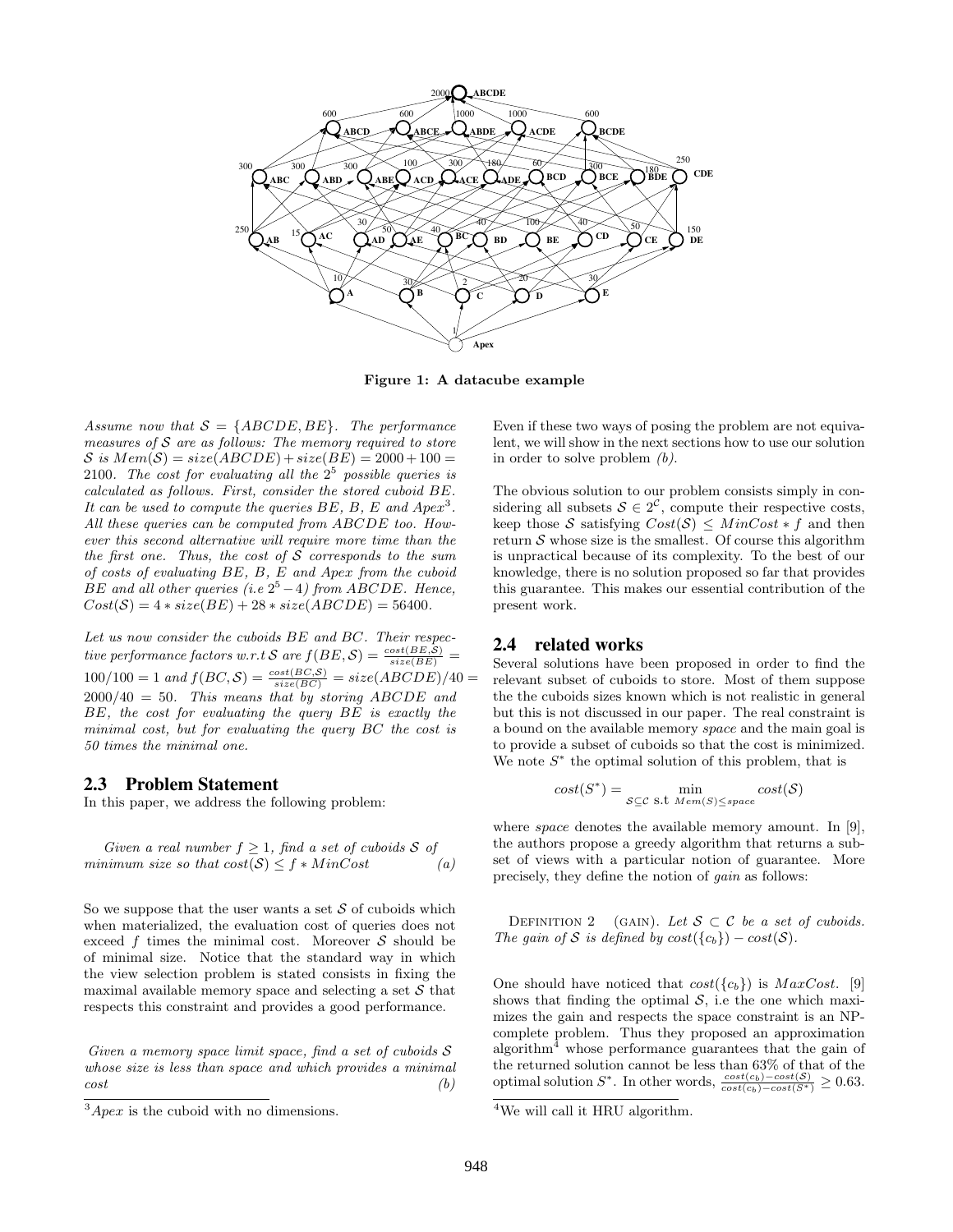Notice that this notion of performance is obtained by comparing the returned solution to the "worst" solution, while our performance factor is relative to the "best" solution. This remark has already been done in [10] where it is shown that maximizing gain does not mean necessary optimizing query response time. Indeed [9] provides no proof for the performance (as we have defined it) of their algorithm i.e  $\mathcal S$  is at most  $f * Cost$  where f is a constant and Cost is the cost of the optimal solution. Another weakness of [9] is its time complexity. Indeed, its complexity is  $O(k * n^2)$  where k is the number of iterations (corresponds to the number of selected views) and  $n$  is the total number of cuboids. Since  $n = 2^D$ , so this algorithm is of little help when D is large. To overcome this problem, [15] proposed a simplification of the former algorithm and called it PBS (Pick By Size). This algorithm simply picks the cuboids in size ascending order until there is no enough memory left. They show that even its simplicity and its small complexity (linear), the solutions returned by PBS competes those of [9] in terms of gain. However, the query cost of its solutions suffers from the same problem as that of [9] i.e no performance guarantee. Some authors have considered a more general problem setting e.g [8, 16]. They consider the possibility to store both cuboids and indexes when the memory space is limited. [8] used an extension of [9] while [16] proposed to use integer programming techniques to solve the optimization problem. They propose both exact and approximate modeling of the optimization problem. The approximate modeling allows reducing the number of constraints. They tested their methods by using industrial constraint solvers (Ilog CPLEX). We have not considered indexes in the present work.

As a final remark, it is worthwhile to note that all these methods suppose a prior knowledge of cuboids sizes. This information is considered as part of their input and it is either computed or estimated. This represents a real limitation of these works since when the number of dimensions is large, the number of cuboids growing exponentially, they become intractable. This is in contrast to our proposal. Indeed, the algorithm PickBorders we propose does not need this knowledge even if actually computes the size of a part of the set of cuboids. This, in our opinion, is the most important contribution of our proposition. We also may cite [11] as another proposal for selecting materialized views. They consider the situation where the number of dimensions is so large, that none of the previous propositions can work. Their proposition consists simply in storing cuboids of 3 or 4 dimensions. The other cuboids can be answered by using a careful data storage technique. They justify their choice by the fact that usually people do not ask queries requiring too many dimensions. However, no performance study has been conduced along that work apart some experiments showing the feasibility of their method.

#### 2.5 Results

Our results are twofold:

• in Section 3, we provide PickBorders an algorithm running in  $O(D2^D)$  time with a performance factor less than f for any  $f \geq 1$ . We first start with two simple algorithms used as building blocks to design PickBorders;

• in Section 4, we compare PickBorders to HRU and PBS on different datasets computing the different measures of performance. In this section, we show that PickBorders performs almost as well as HRU in terms of cost and memory and it is much faster. PBS behaves poorly for these measures. PickBorders also gives the better performance factor.

#### 3. PICKBORDERS

in this paper we address the following problem: Let  $f \geq 1$  a real number given by the user. We want to find a set  $S$  that provides a cost no more than  $MinCost * f$ . Clearly, if  $S = C$ then this solves the problem. However, this solution could be unrealistic because the size of  $\mathcal C$  is huge. Thus, we add a constraint to the problem: we want the smallest  $S$  such that  $Cost(S) \leq MinCost * f$ . Here, *smallest* is intended in size terms. The obvious solution to this problem consists simply in considering all subsets  $S \in 2^{\mathcal{C}}$ , compute their respective costs, keep those S satisfying  $Cost(S) \leq MinCost * f$  and then return  $S$  whose size is the smallest. Of course this solution is unrealistic because of its complexity. It turns out that this problem is NP-complete [10]. Thus, an approximation in needed. Although the solution we propose guarantees a bound in query evaluation time, it is not guaranteed to be optimal in terms of memory size.

In this section we present some techniques for selecting a subset of views to be stored. For each technique, we analyze its complexity and study its performance guarantees. We give a first solution to this problem. Even if it is rather not inefficient, it is a building block for our algorithm called PickBorders. So, its presentation makes PickBorders clearer. It consists simply in storing all cuboids whose size is less than the size of the base cuboid out of the factor f.

#### 3.1 Algorithm PSC (Pick Small Cuboids)

Given f, a cuboid is called *small* if its size is less than  $M/f$ . Recall that  $M = size(c_b)$ . Keeping small cuboids for materialization guarantees a certain quality when querying the datacube.

LEMMA 1. Let  $f \geq 1$ ,  $M = size(c_b)$  and  $S = \{c \in \mathcal{C}$ :  $size(c) \leq M/f$   $\cup$   $\{c_b\}$  then  $cost(\mathcal{S}) \leq MinCost * f$ .

PROOF. Let  $S_1 = \{c \in \mathcal{C} : size(c) \leq M/f\}$  and  $S_2 =$  $\mathcal{C}\backslash\mathcal{S}_1$ .  $MinCost = \sum_{c \in \mathcal{S}_1} size(c) + \sum_{c \in \mathcal{S}_2} size(c)$ . On the other hand,  $cost(S) = cost(S_1) + cost(S_2) = \sum_{c \in S_1} size(c) +$  $\sum_{c \in S_2} M$ . Every  $c \in S_2$  will be computed from  $c_b$  with a cost equal to M. Since the size of each  $c \in S_2$  is greater than  $M/f$  then  $\sum_{c \in S_2} M \leq \sum_{c \in S_2} size(c) * f$ . Hence,  $cost(S) \leq$  $MinCost * f$ .

EXAMPLE 2. Let us consider the datacube depicted in figure 3. It is the same datacube as that of Figure 1. We have just omitted the edges between nodes to make it more understandable. All the cuboids below the top most curve are the cuboids whose sizes are less than  $size(ABCDE)/10$ . So if the user wants the evaluation time of his/her queries not more then 10 times the minimal cost, then the algorithm will return these cuboids.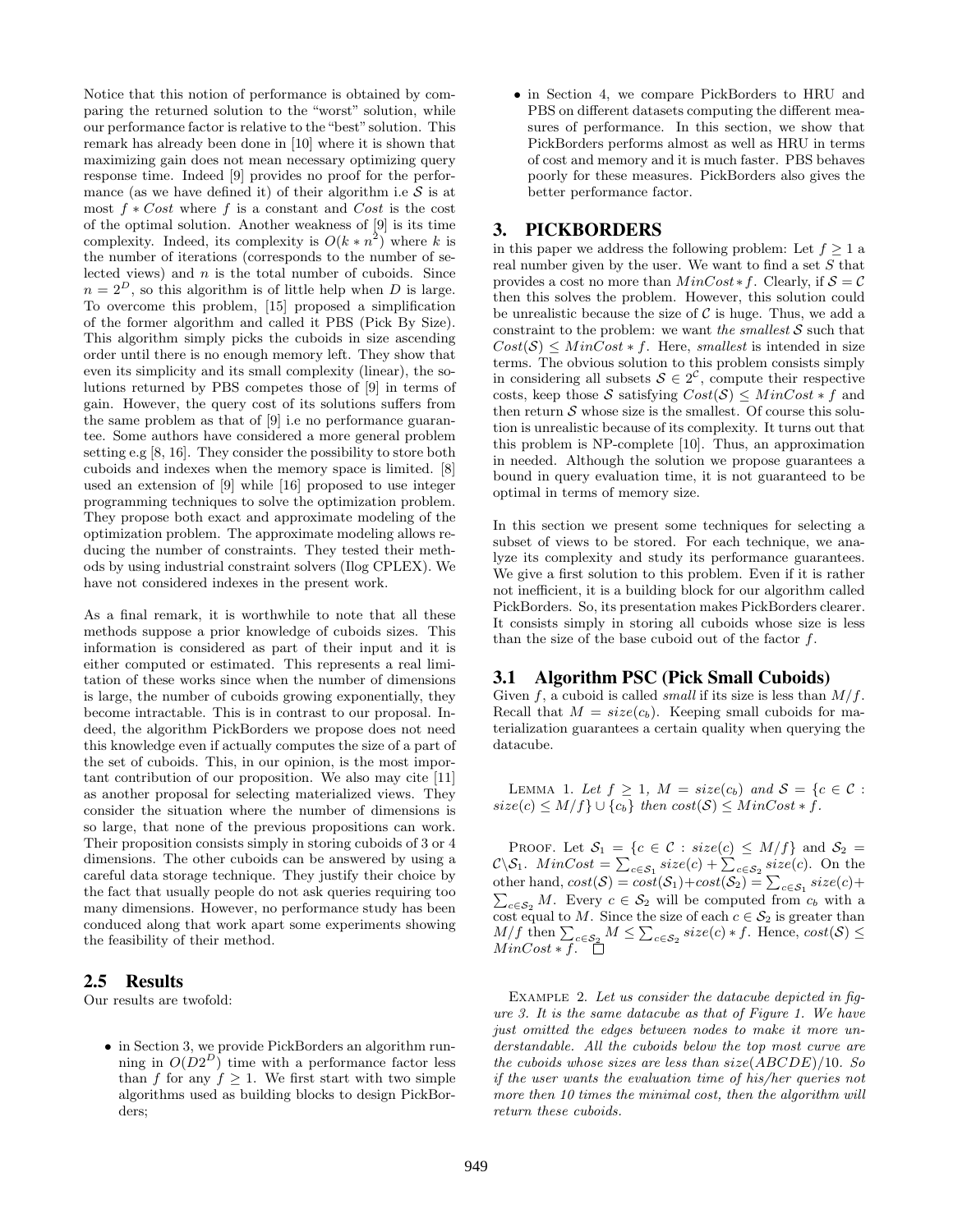We may consider two situations here, either we already know the size of cuboids or this information is unknown. In the former case, computing  $S$  is quite simple. Indeed, it suffices to sort them and then pick those whose size is less than  $M/f$ . In the later case, the naive solution consists in computing the size of all cuboids, sort them and then keep those satisfying the condition. Notice however that the problem of computing  $S$  in this context can be related to extracting frequent sets from transaction databases [13, 1]. Indeed, the condition  $size(c) \leq M/f$  is anti-monotonic, that's  $c \leq c'$ and  $size(c) > M/f$  then  $size(c') > M/f$ . We thus can use level wise like algorithms such as A priori in order to prune cuboids whose size is greater than  $M/f$ . The algorithm is described below:

| Algorithm PSC                                                          |
|------------------------------------------------------------------------|
| <b>Input:</b> Parameter $f$ , fact table $T$                           |
| <b>Output:</b> a partial datacube $S$                                  |
| $S = \{\emptyset\}$                                                    |
| $C_1 = \{c \in DC \text{ s.t }  Dim(c)  = 1\}$                         |
| $\mathcal{L}_1 = \{c \in \mathcal{C}_1 \text{ s.t }  c  \leq M/f\}$    |
| $S = S \cup C_1$                                                       |
| $\mathbf{for}(i=1; \mathcal{L}_i \neq \emptyset; i++)$ do              |
| $\mathcal{C}_{i+1} = \{$ candidates generated from $\mathcal{L}_i$     |
| for each $c \in C_{i+1}$ do compute_size(c)                            |
| $\mathcal{L}_{i+1} = \{c \in \mathcal{C}_{i+1} \ s.t \  c  \leq M/f\}$ |
| $\mathcal{S} = \mathcal{S} \cup \mathcal{L}_{i+1}$                     |
| endfor                                                                 |
| Return ${\cal S}$                                                      |

This is exactly A priori algorithm. The procedure compute\_size could be implemented such that the actual size of the cuboid argument is calculated or it could use estimating size techniques such those discussed in [2]. This second solution may be preferred when we want to reduce computation time. The maximal complexity of this algorithm is  $2^D$ . Indeed, if  $f = 1$  then all cuboids have a size less than  $M/f$  thus all of them are computed. Of course, in practice  $f > 1$  and the actual complexity is much less than  $2^D$ .

Even if  $S$  achieves a certain quality, it may be the case that its size is still too large and thus could not be stored entirely. Thus we want to reduce it. In the next section, we present another algorithm that selects a partial datacube. Just like the previous one, we will see that it does not solve our initial problem which consists in finding the smallest set of cuboids, in terms of memory space, to store while ensuring query evaluation time performance.

#### 3.2 Algorithm PTB (Pick The Border)

We first distinguish between two sets of cuboids with respect to f, those for which we can reduce the maximal cost of computing them by a factor  $f$  and those for which we cannot. For example, for the base cuboid  $c<sub>b</sub>$ , we cannot reduce its computation cost. It turns out that if we store only maximal cuboids w.r.t  $f$  than we reduce the maximal cost of cuboids of all those for which this reduction is possible. Let us first give some definitions.

DEFINITION 3 (f-REDUCIBLE CUBOID). Let  $c \in \mathcal{C}$ ,  $\mathcal{C}_c$ be the ancestors of c in C,  $M = size(c_b)$  and  $f \geq 1$ . c is called f-reducible iff there exists  $c' \in \mathcal{C}_c$  such that  $size(c') \leq$  $f * M/f$  and  $c' \neq c$ .

In other words, c is *f-reducible* if it can be computed from a cuboid whose size is less than the maximal cuboid divided by the factor  $f$ .

EXAMPLE 3. Let us continue with Figure 3. The cuboid ABDE is not 10-reducible because none of its ancestors has a size less than  $size(ABCDE)/10$ . The cuboid B is 10reducible because at least one of its ancestors has a size less than  $size(ABCDE)/10$ . Indeed, BC is an ancestor of B and its size is 40.

Now we define the f-reducible sets.

DEFINITION 4 (F-REDUCIBLE SET OF CUBOIDS). Let  $f \geq$ 1 and  $S \subseteq \mathcal{C}$ . Then S is an f-reducible set iff for all  $c \in \mathcal{S}$ ,  $c$  is f-reducible.

EXAMPLE 4. Let us continue with Figure 3. The set  $\{A, \}$ B, D, AB, BC, BD, CD, DE} is 10-reducible since each of its elements has a least an ancestor whose size is less than 2000/10.

So for each  $f \geq 1$  one can define the *maximal f-reducible set*. It is the maximal subset  $S$  of  $C$  such that  $S$  is *f-reducible.* Now given  $f \geq 1$ , find S such that for each f-reducible cuboid c,  $cost(c, S) \leq M/f$ . We first show that the maximal freducible set fulfills this condition.

LEMMA 2. Let  $f \geq 1$ . The maximal f-reducible set of  $2^C$ is  $S = \{c \in \mathcal{C} : \text{size}(c) \leq M/f\}.$ 

Let us now define the concept of maximal cuboid w.r.t to a set S.

DEFINITION 5 (MAXIMAL CUBOID). Let  $f \geq 1$  and  $S \subseteq$ C.  $c \in \mathcal{C}$  is maximal if there is no  $c' \in \mathcal{S}$  such that  $c \preceq c'$ . Let us denote by  $\mathcal{B}(\mathcal{S}) = \{c \in \mathcal{S} | c \text{ is maximal}\}^5$ .

That is to say c is maximal in  $S$  if it has no parent in  $S$ . The border of  $S$  is the set of its maximal cuboids. The following lemma shows that if we keep only the border of the maximal f-reducible set then the cost of the f-reducible cuboids is effectively reduced.

LEMMA 3. Let  $f > 1$  and S be the maximal f-reducible set. Then for all  $c \in S$ ,  $cost(c, \mathcal{B}(S) \leq M/f$ .

PROOF. Each  $c \in \mathcal{S}$  will be computed from an element  $c'$ of  $\mathcal{B}(\mathcal{S})$ . Since  $size(c') \leq M/f$  then  $cost(c, \mathcal{S}) \leq M/f$ .

<sup>&</sup>lt;sup>5</sup>We use  $\beta$  to denote what is called *positive border* in [12] and noted  $\mathcal{B}^+$  there.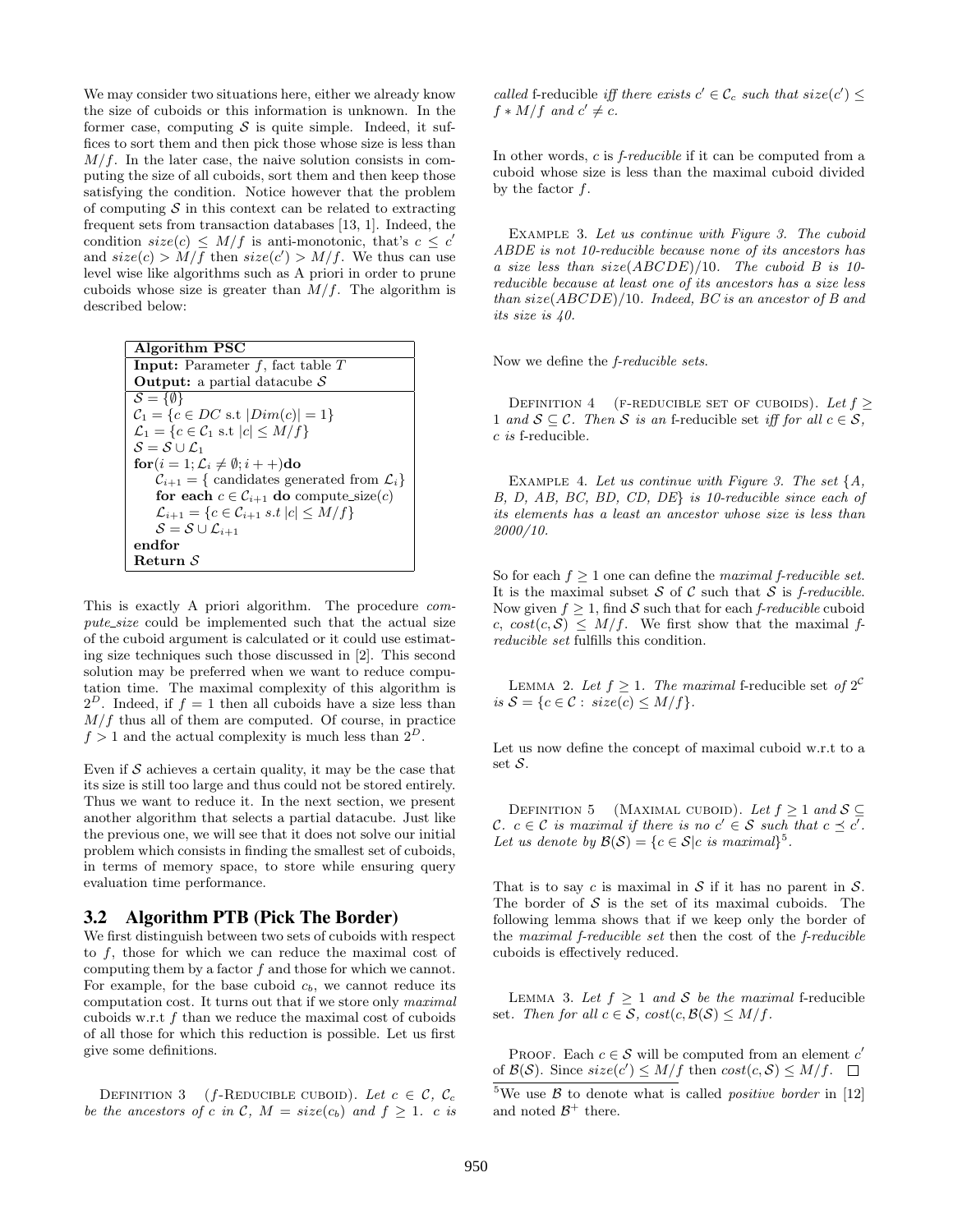Example 5. Let us continue with the datacube in figure 3. The border corresponding to  $f = 10$  is the set  $S = \{ACD,$ ADE, BCD, BDE, CE}. This set together with the set of cuboids below this border is the maximal 10-reducible set.

Here below is a possible implementation of the algorithm PTB. It is an adaptation of the previous algorithm.

```
Algorithm PTB
Input: Parameter f, fact table TOutput: a partial datacube S\overline{S} = \emptysetC_1 = \{c \in DC \text{ s.t } |Dim(c)| = 1\}\mathcal{L}_1 = \{c \in \mathcal{C}_1 \text{ s.t } size(c) \leq M/f\}S = S \cup L_1\mathbf{for}(i = 1; \mathcal{L}_i \neq \emptyset; i + +)do
     \mathcal{C}_{i+1} = \{ candidates generated from \mathcal{L}_ifor each c \in \mathcal{C}_{i+1} do compute_size(c)
     \mathcal{L}_{i+1} = \{c \in \mathcal{C}_{i+1} \text{ s.t } size(c) \leq M/f\}for each c \in \mathcal{L}_i do
            Let E = \{c' \in \mathcal{L}_{i+1} \text{ s.t } c \leq c'\}If E = \emptyset Then
                 S = S \cup \{c\}endfor
Return S
```
The complexity of this algorithm is  $O(D * 2^D)$ . Indeed, at most, the number of iterations is D. In this case, each of the  $2^D$  cuboids is tested whether it is in the border or not. Since, the maximum number of parents of each cuboid is D, then the maximal number of tests is  $D * 2^D$ .

The implementation described above is probably not the best one. Indeed, since extracting borders from datacubes is equivalent to extracting maximal frequent sets from transaction databases, one can use, without much modifications, state of the art algorithms such as those of [5, 14, 12, 7, 3, 4].

Note the difference between the two former methods of how  $f$  is used. In the first case, it is intended to be the "lowest" factor by which we augment the minimal cost while in the second case, it is meant as the "largest" factor by which the maximal cost is divided. Even if this solution seems attractive since it is less space consuming than the first one, we have no guaranty respectively to the minimal cost and thus does not solve our initial problem. In the next section, we present our algorithm PickBorders whose returned solution, while guaranteeing the quality factor, has a reasonable memory size.

#### 3.3 Algorithm PickBorders

Here, we present an algorithm that reduces the size of the solution returned by the first algorithm while guaranteeing the fact that the cost still be below  $MinCost * f$ . The idea consists simply in keeping the first border (i.e the solution of Algorithm PTB) together with the borders w.r.t  $f^2, f^3, f^4 \dots$ i.e solutions of Algorithm PTB.

The obvious implementation of PickBorders consists in iterating the algorithm PTB for all the possible values of f.

Actually, the possible values of  $f$  are those  $f^i$  where  $i$  is an integer ranging from 0 to  $\lfloor \log_f(M) \rfloor$ . Thus a first implementation would be

$$
\begin{array}{l} \mathcal{S} = \emptyset \\ \textbf{for}(i = 1; i \leq \lfloor \log_f(M) \rfloor; i++)\textbf{do} \\ \mathcal{S} = \mathcal{S} \cup PTB(f) \\ f = f^i \\ \textbf{endfor} \end{array}
$$

As discussed in the previous section, the complexity of  $PTB(f)$ is in  $O(D*2^D)$ . Since the loop **For** is executed  $log(M)$  times, then we conclude that the complexity of this algorithm is  $O(\log(M) * D * 2^D).$ 

Notice that by adopting this implementation, one can use whatever maximal frequent set algorithm among those proposed in the literature. Indeed, the procedure  $PTB(f)$  is equivalent to those algorithms.

We propose another implementation. It consists in using PSC algorithm in order to label each visited cuboid c by a number k whenever  $M/f^{k+1} \leq size(c) \leq M/f^k$ . Now, it becomes simple to test whether a cuboid belongs to a border or not. It suffices to compare its label to the labels of its parents. If these are different, then c belongs to the set of borders. The concrete implementation could be described as follows.

| <b>Algorithm PickBorders</b>                                               |
|----------------------------------------------------------------------------|
| <b>Input:</b> Parameter $f$ , fact table $T$                               |
| <b>Output:</b> a partial datacube $S$                                      |
| $S = \emptyset$                                                            |
| $C_1 = \{c \in DC \text{ s.t }  Dim(c)  = 1\}$                             |
| $\mathcal{L}_1 = \{c \in \mathcal{C}_1 \text{ s.t } size(c) \leq M/f\}$    |
| $\mathbf{for}(i=1; \mathcal{L}_i \neq \emptyset; i++)$ do                  |
| $\mathcal{C}_{i+1} = \{$ candidates generated from $\mathcal{L}_i$         |
| for each $c \in \mathcal{C}_{i+1}$ do                                      |
| $compute\_size(c)$                                                         |
| Let k such that $M/f^{k+1} \leq size(c) \leq M/f^k$                        |
| $Label(c) = k$                                                             |
| for each $c \in \mathcal{L}_i$ do                                          |
| Let $E = \{c' \in C_{i+1} \text{ st } c \leq c'\}$                         |
| If for all $c' \in E$ Label $(c) \neq Label(c')$ Then                      |
| $\mathcal{S} = \mathcal{S} \cup \{c\}$                                     |
| $\mathcal{L}_{i+1} = \{c \in \mathcal{C}_{i+1} \ s.t \ size(c) \leq M/f\}$ |
| endfor                                                                     |

PickBorders guarantees two nice properties. First, the cost of its output  $S$  is bounded by the minimal cost times the factor f. This property may be qualified as a global property. The second one, is that the same output guarantees that if we take each cuboid individually, its cost with respect to  $S$ is also bounded by the minimal cost times  $f$ . To the best of our knowledge, none of the solutions for partial datacube selection proposed so far can provide these guarantees. This result is stated in the following theorem.

THEOREM 1. Let  $f \geq 1$  and  $S_i = \{c \in \mathcal{C} : |c| \leq M/f^i\}$ for  $i = 1 \dots \lfloor \log_f(M) \rfloor$ . Let  $\mathcal{B}_i(\mathcal{S}) = \{c \in \mathcal{S}_i \text{ s.t } c \text{ is }$ maximal}. Let  $S = \bigcup_{i=1...|\log_f(M)|} B_i$ . Then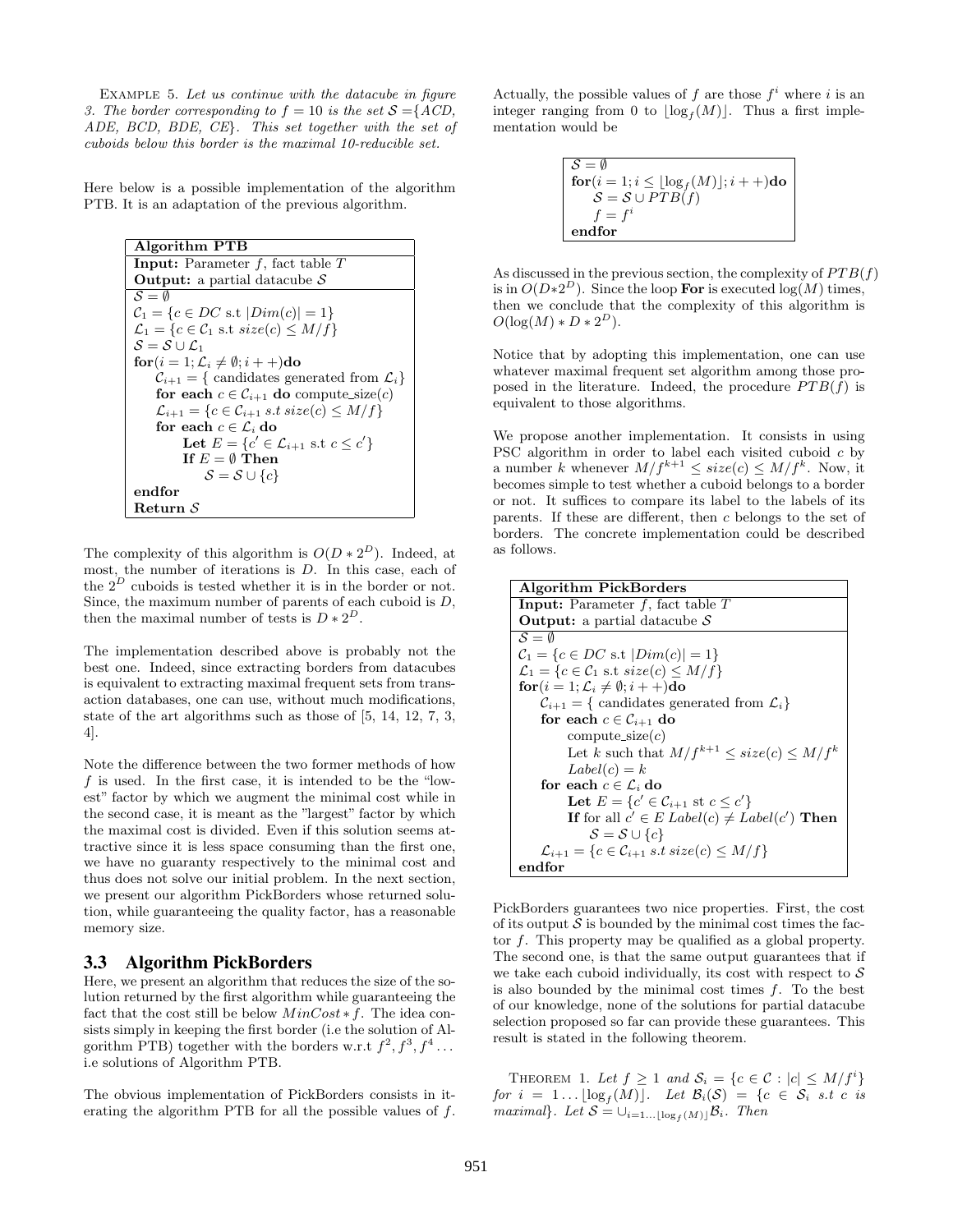

Figure 2: The three solutions.

- 1.  $cost(\mathcal{S}) \leq MinCost * f$
- 2. For all  $c \in \mathcal{C}$ ,  $cost(c, \mathcal{S}) \leq size(c) * f$ .
- 3. C can be computed is  $O(D * 2^D)$

PROOF. It is simple to note that for each cuboid  $c$  in  $\mathcal{C}$ , there exists an ancestor c' of c in S such that  $size(c') \leq$  $f * size(c)$ . So, for computing each cuboid, we need a cost at most equal to the size of the cuboid (i.e minimal cost) times the factor  $f$ . This proves item 2 of the theorem. The first item is a direct consequence of the second. Finally, the number of iterations of algorithm PickBorders is D. In this case, the number of cuboids for which we test whether they belong to a border or not is  $2^D$ . The maximal number of parents of a cuboid id  $D$ . This gives the maximal number of tests which is bounded by  $D * 2^D$ .

An important corollary of this theorem is that the solution returned by PickBorders algorithm involves a cost less than the optimal solution times the factor  $f$ . Let us first define what is an optimal solution.

DEFINITION 6 (OPTIMAL SOLUTION). Let Mem denote a storage space amount. Let  $S \subseteq \mathcal{C}$ . S is a possible partial datacube iff (1) size(S)  $\leq$  Mem and (2) cost(S)  $\neq$  $\infty$ . The set of possible partial datacubes w.r.t Mem is denoted Pos(Mem).  $S^*$  is optimal w.r.t Mem iff (1)  $S^* \in$  $Pos(Mem)$  and (2)  $cost(S^*) = min_{S \in Pos(Mem)}cost(S)$ .

COROLLARY 1. Let  $f > 1$ . Let S be the solution of Pick-Borders algorithm. Let  $Mem = size(S)$ . Let  $S^*$  be the optimal partial datacube w.r.t Mem. Then  $cost(S) \leq f *$  $cost(S^*)$ .

In other words, this says that if we consider among the sets of cuboids whose total size is less than the size of  $S$ , the set  $S^*$  that provides the lowest cost, then we guarantee that the cost of S is at most f times the cost of  $S^*$ .

Figure 2 summarizes the three algorithms. It shows the datacube lattice. The dashed area represents the solution returned by Algorithm PSC. The top most thick curve is the border obtained by considering  $f$ , i.e the solution of algorithm PTB. The set of all curves represents the borders relative to  $f^0, f^1, f^2, f^3 \dots \lfloor \log_f(M) \rfloor$  i.e the output of Pick-Borders.

Before illustrating our proposal, let us first make some remarks.

REMARK 1. Most proposals for selecting the views to be materialized aim at reducing the total cost of answering queries. They thus provide an optimal (on an approximation of) in this sens (see Definition 6.). It is worthwhile noting that this notion of optimality is a global property. Indeed, it does offer no guarantee about query time evaluation for individual cuboids, i.e it may be the case that for some cuboid c,  $cost(c, S)/size(c)$  is very large. Moreover, the query response time may be not proportional to query result size. So even when it is possible to compute the optimal solution, and this can be achieved only when we have few dimensions, see e.g  $[16]$ , the user may be surprised to find out that the time required for getting a response of n rows is more than that of getting m rows while  $n \ll m$ .

Example 6. To illustrate our proposition, let us continue with Figure 3. The curves represent the borders relative to different powers of the factor f when  $f = 10$ . The filled circles represent elements of at least one border. These cuboids are the only ones to be stored. The total size of the datacube is 8928 which also represents the minimal cost of computing all cuboids. The maximal cost is  $32*2000=64000$ . By keeping only the elements of the borders, this will occupy a memory whose size is 2607 and the total cost is 27554. One should notice here that even if we have fixed  $f = 10$ , the cost ratio between the cost of PickBorders solution and MinCost is  $\frac{27554}{8927} = 3.09$ . This means that in average, query response time w.r.t  $S$  is 3 times the minimal cost. If we execute the HRU algorithm of [9] with a criterion of maximal available space equal to 2607, then ABCDE and BCDE are the only cuboids that are returned. Note that with this solution, the total cost is 41600. Thus, the cost ratio is  $\frac{41600}{8927} = 4.67$ . This is worse than the performance of PickBorders. In another hand, if we execute PBS of [15], 16 cuboids will be stored (the sixteen first cuboids ordered by their respective size). In this case, the total cost is 34518. The cost ratio now is  $\frac{34518}{8927} = 3.87$ .

#### 4. EXPERIMENTS

An experimental validation is given in this section. We consider the following data sets:

- USData10: contains data with 2.5 millions of tuples with 10 attributes corresponding to the eleven first attributes (excluding the first one representing a rowid) of USData set. This dataset is US Census 1990 data available from http://kdd.ics.uci.edu/
- USData13: it is the same dataset as USData10 but with 13 attributes (adding the next three attributes to USData10).
- Objects: contains data with (only) 8000 tuples with 12 attributes dealing with objects found in archaeological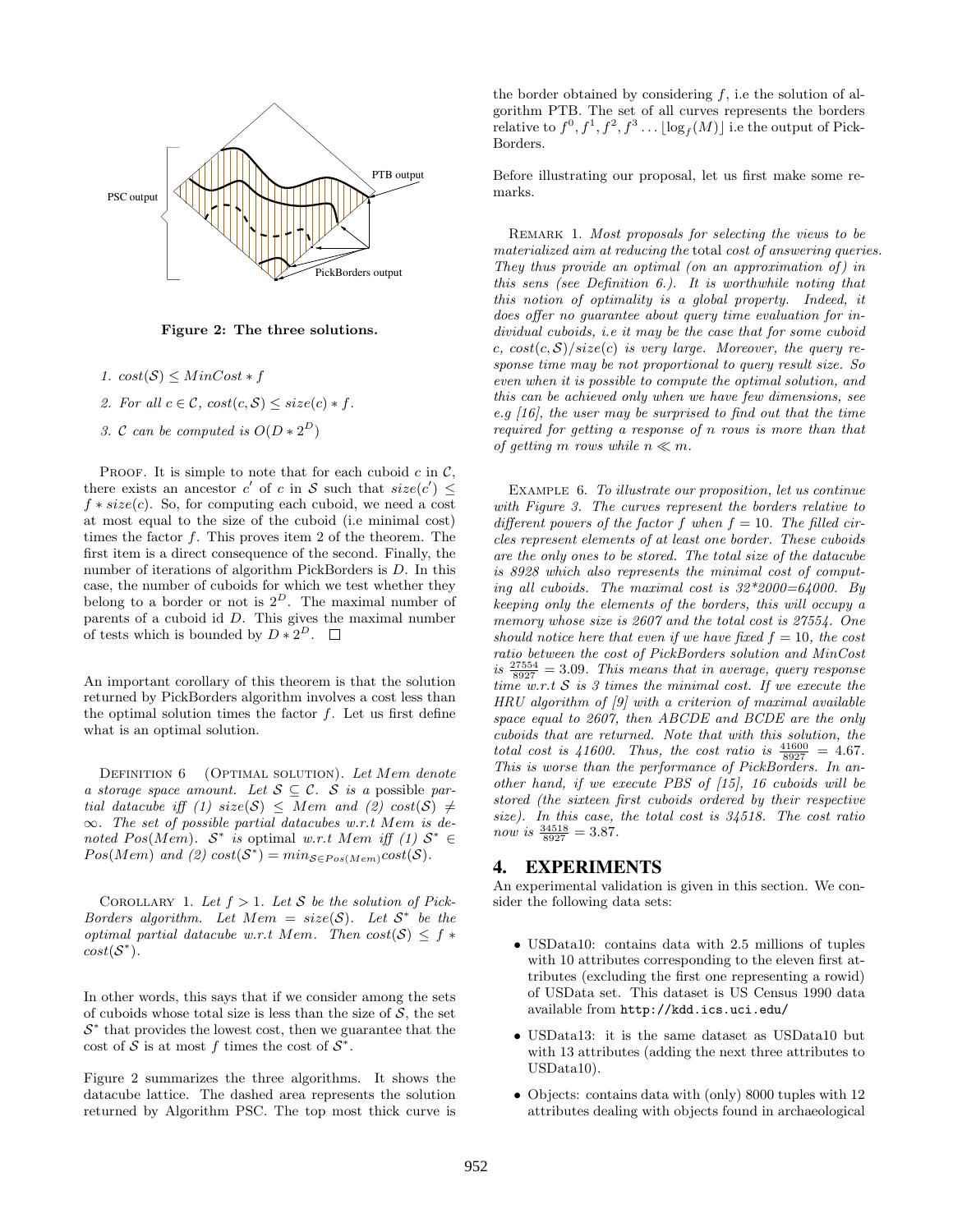

Figure 3: PickBorders: the borders w.r.t  $f = 10$ 

mining. This example represents a case for which the number of attributes is relatively large with respect to the size of the dataset.

• Zipf10: this dataset is synthetic. It contains  $10^6$  rows and 10 dimensions. Many observations showed that the attributes values of real datasets do not follow - in general - a uniform distribution but often a power law distribution. That is, if we sort the values of a given attribute in the decreasing order, then the frequency of the value of rank *i* is proportional to  $\frac{1}{i^{\alpha}}$ ,  $\alpha > 0$ .  $\alpha$ belongs mostly to the range [2, 3]. In our experiments, we have considered a power law of parameter  $\alpha = 2$ .

Table 1 summarizes some characteristics of these data sets. It sums up MinCost (whenever the whole datacube is stored) and MaxCost (whenever only the base cuboid is stored).

| Dataset  | MinCost       | MaxCost       |
|----------|---------------|---------------|
| USdata10 | $4.37 * 10^6$ | $5.35 * 10^7$ |
| USdata13 | $1.05 * 10^8$ | $1.19 * 10^9$ |
| Objects  | $1.72 * 10^7$ | $3.05 * 10^7$ |
| ZIPF10   | $4 * 10^7$    | $3.93 * 10^8$ |

Table 1: MinCost and MaxCost of Datasets

#### 4.1 Related algorithms

To the best of our knowledge, there is no algorithm proposed so far that solves the problem we have treated in this paper. Nevertheless, in order to validate experimentally our approach, we made a comparison with two well-known algorithms namely PBS (Pick By Size) [15] and HRU [9]. In fact, as mentioned earlier, these algorithms do not address exactly the same problem as us. Indeed, their constraint is space bound while ours is performance factor. So to make the comparison valid, in each experiment, we have first run PickBorders w.r.t a performance factor f then picked the size of the solution and considered it as the space constraint for the other two algorithms. Both HRU and PBS try to find the best subset  $S$  of cuboids that maximizes the *gain* criterion (see Definition 2 in section 2.4 for the concept of

gain). In fact, they return an approximation. Let us now recall the principles of HRU and PBS here below.

#### *PBS Algorithm*

As described before in section 2.4, PBS simply keep the cuboids in their ascending size until there is no memory space left. So whenever the size of the cuboids is already known, the only difficulty of this algorithm is to sort the cuboids w.r.t their size.

```
Algorithm PBS
Input: space, the amount of available memory
Input: C the datacube cuboids
\mathcal{S} = \{c_b\}space = space -size(b_c)While (space > 0) DO
    c = smallest cuboid in (C)If (space -size(c) < 0) THEN
        space = space -size(c)\mathcal{S} = \mathcal{S} \cup \{c\}C = C \setminus \{c\}Else
        space = 0Return S
```
In fact, PBS and PSC Algorithm presented in section 3.1 are quite similar. The only difference is that in PSC, the input is a parameter  $f$ , implying a corresponding amount of memory.

# *HRU Algorithm*

Roughly speaking, HRU chooses step by step the next cuboid c to store by keeping the one that maximizes the benefit whenever it is added to  $S$ . This process is repeated until there is no more available storage space.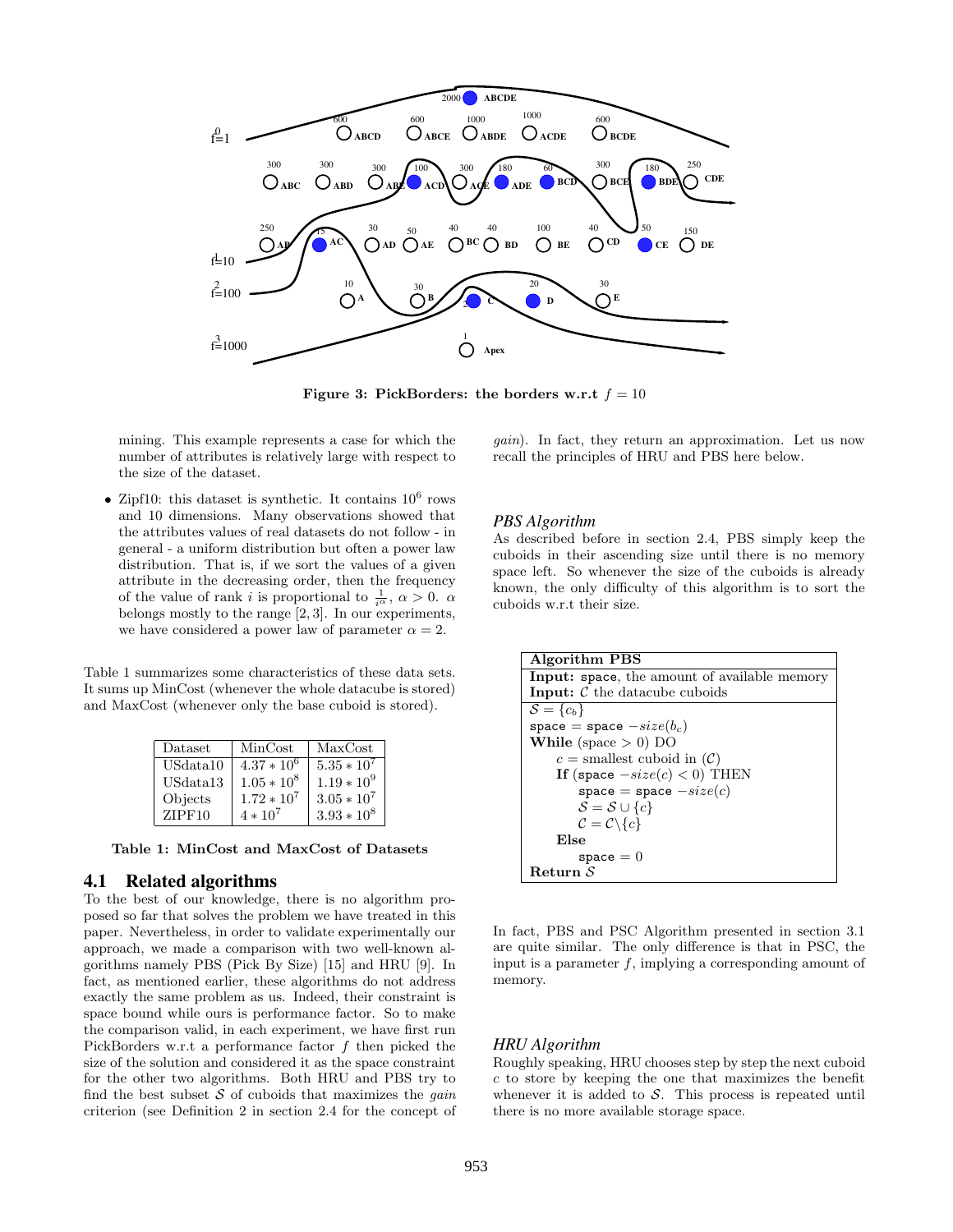| Algorithm HRU                                                 |
|---------------------------------------------------------------|
| <b>Input:</b> space, the amount of memory available           |
| <b>Input:</b> $\mathcal C$ the set of cuboids of the datacube |
| $\mathcal{S} = \{c_b\}$                                       |
| space = space $-size(b_c)$                                    |
| While (space $> 0$ ) DO                                       |
| $c =$ cuboid not in S such that $b(c, S)$ is maximized.       |
| /* $b(c, S)$ is the benefit obtained by adding c to $S^*/$    |
| If (space - $size(c) > 0$ ) Then                              |
| space = space $-size(c)$                                      |
| $\mathcal{S} = \mathcal{S} \cup \{c\}$                        |
| $\mathcal{C} = \mathcal{C} \backslash \{c\}$                  |
| Else                                                          |
| $space = 0$                                                   |
| ${\bf Return}~S$                                              |

The main drawback of this algorithm is the time to compute the cuboid that maximizes the benefit. Indeed, at each iteration we need to compute the benefit of  $\Theta(n^2)$  cuboids with  $n = 2^D$ . Clearly, this is infeasible when D is large. It is essentially to overcome this problem that PBS has been proposed.

Presented as above, both PBS and HRU takes as input a constraint on the available space of memory. In our experiments, we removed this constraint in order to compare them to PickBorders for any amount of memory. For a similar reason, PickBorders is not presented with a constraint of memory. However, it is easy to take it into account. Indeed, it suffices to run PickBorders with any small value of parameter  $f$ , say 1.2 for instance. If the size of the returned solution is too large to fit in the available memory then we rerun PickBorders with parameter  $f^2$ ,  $f^3$  until we get a partial datacube  $S$  that can be stored w.r.t the available memory. In fact, it is not necessary to run several times Pick-Borders with different parameters. It suffices to note that PickBorders with parameter  $f^{i+1}$  has an output included in the PickBorders with parameter  $f^i$ . So, PickBorders $(f^{i+1})$ has already been computed in PickBorders $(f<sup>i</sup>)$ .

The three algorithms (HRU, PBS and PickBorders) take as input the list of cuboids and their size. To pre-compute the size of the cuboids, we can use the code given in [2]. For PBS and HRU, the output is a list of cuboids. These lists represent the order by which the cuboids are chosen in order to be stored.

The curves of the next figures show the amount of memory and the corresponding cost whenever the  $k$  first cuboids of the list are materialized with  $k$  varying from 1 (only the base cuboid) to  $2^D$  for a D-dimensional fact table.

Graphics of Section 4.2 give a general trend of the performance of the three algorithms. In Section 4.3, we take a closer look at the output of the three algorithms showing the behavior of the performance factor.

### 4.2 Cost and memory

In our experiments, since we make no assumption on the way the views are physically stored, the amount of memory is expressed as the number of rows of the materialized views set. For PickBorders, we run the algorithm taking  $f = 1.5, f^2 = 2.25, f^3 = 3.38, \ldots$  for all datasets. Each execution leads to a pair Memory/Cost. We then used this Memory value as the space limit parameter for both HRU and PBS. Again, each time we obtain a pair Memory/Cost. This experiment is depicted in Figures 4, 5, 6 and 7. For instance, for USData10, when  $f = 1.5$ , PickBorders needs 2160000 units of memory for a cost of 4750000 whereas for  $f = 3.38$ , PickBorders takes 828000 units of memory and has a cost of 7100000.

In all experiments, PBS has the worst performance in terms of cost and memory. In general, HRU has the best performance but PickBorders is a very good challenger. We can also remark that PickBorders is very competitive whenever the amount of available memory is not too low (for  $M > 10^5$ ) in USData10, for  $M > 10^6$  in Objects and for  $M > 15.10^6$ in ZIPF10).

Due to time required to run HRU, we stopped computation before adding all cuboids to  $S$  as soon as the cost function is close to MinCost.



Figure 4: Cost/Memory for USData10.

#### 4.3 Performance factor

Now we compare our approach to HRU and PBS with respect to their query evaluation performances. One of the main interest of PickBorders is the guarantee of the performance factor. Despite the fact that neither PBS nor HRU provides guarantee on this measure, it is interesting to measure the value of the performance factor in a practical setting.

For this experiment, we have executed PickBorders with some values of f. Each time we got a solution  $S$  then we executed HRU. Figure 8 shows that PickBorders has a better average performance factor than PBS and HRU for US-Data10 ( for  $f = 3.38$  and  $f = 11.39$ ).

A more careful look at the distribution of the performance factors in Figures 9 and 10 explains this fact by showing that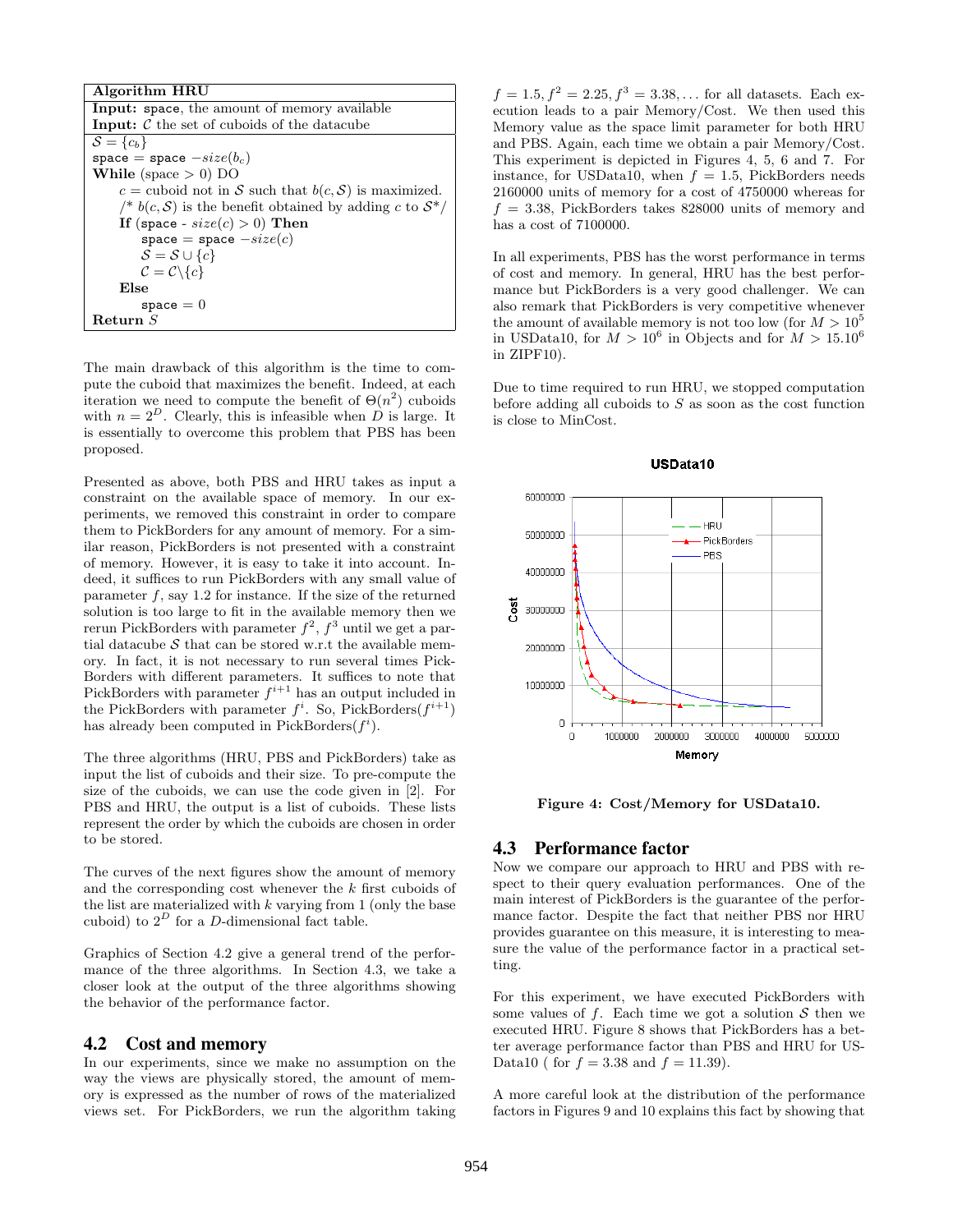

Figure 5: Cost/Memory for USData13.



Figure 7: Cost/Memory for Objects.



Figure 6: Cost/Memory for ZIPF10.



Figure 8: Performance factor with  $f = 3.38$  and  $f =$ 11.39.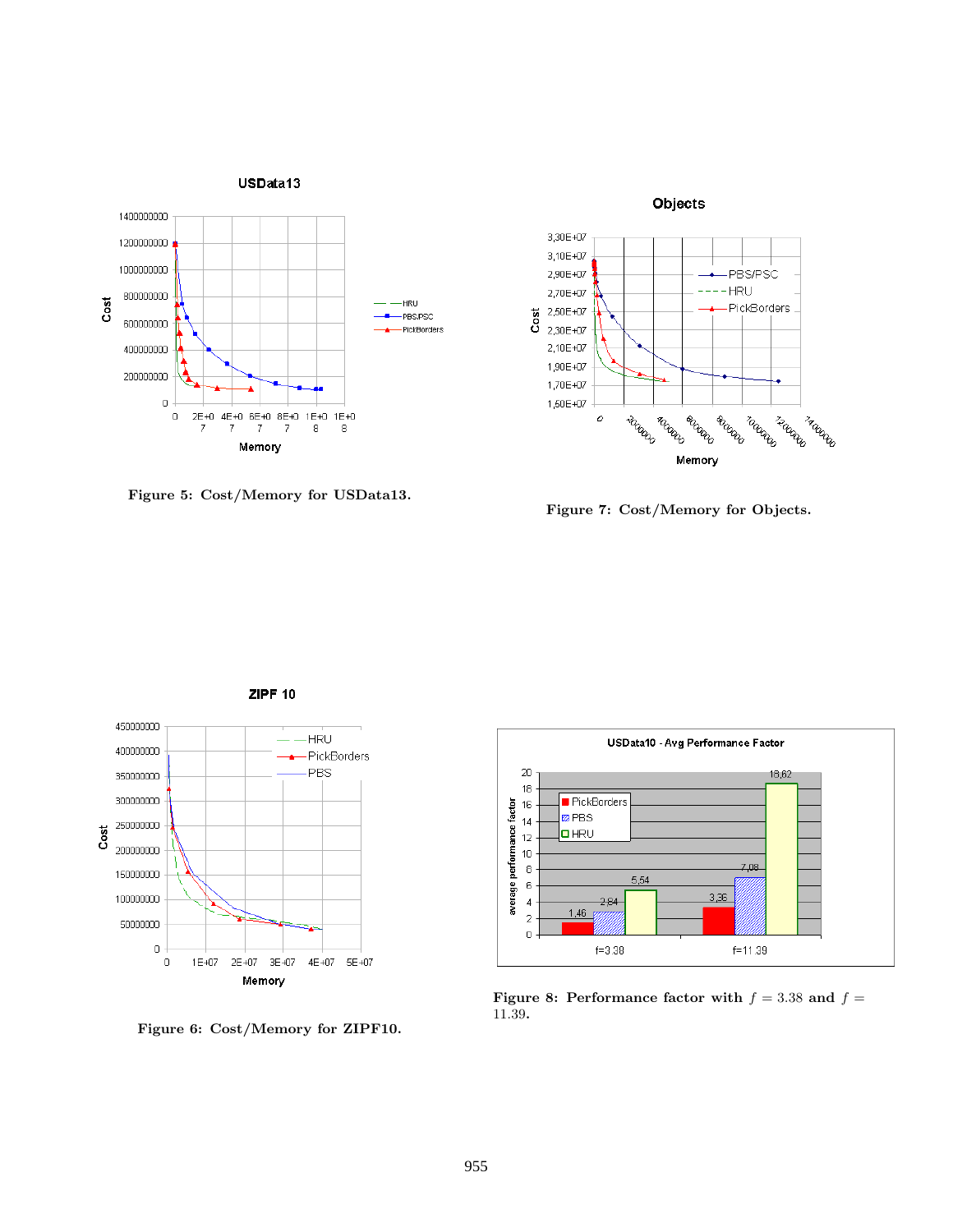some views should be computed from materialized views whose size is very large. For instance, running HRU with 830000 units of memory, there are 7 (not materialized) cuboids whose least materialized ancestor is of size at least 100 times larger. We ran PBS and HRU with 309000 and 830000 units of memory limit corresponding respectively to the amount of memory used by PickBorders with  $f = 3.38$  and  $f = 11.39$ . The first category represents the set of cuboids with performance factor 1 (materialized views and views whose least materialized ancestor have the same size). Second category counts the cuboids with a performance factor in ]1, 2]. The third category counts the cuboids with a performance factor in ]2, 3.5] and so on. Note that the spirit of each algorithm is sketched by the first category: PBS stores many small cuboids, HRU tends to materialize few large cuboids and PickBorders chooses a combination of cuboids of different sizes.



Figure 9: Performance factor distribution with  $f =$ 3.38.

We terminate this section by noting that the experiments we have presented in this paper aimed to show the quality of the solutions returned by PickBorders compared to other algorithms. We have not made comparisons in terms of execution time. However, we may says that in our experiments, PickBorders and PBS often took few seconds whereas HRU required hours. We leave the results of execution time analysis to an extended version of this work.

### 5. CONCLUSION

We have shown in this study that PickBorders is a view selection algorithm that is as quick as PBS and whose cost measure is close to the one of HRU with a comparable amount of memory to store the views. We also introduced the performance factor measure and showed that PickBorders outperforms the two other algorithms in terms of performance factor average, for different datasets.

In the experiments we have conducted, we assumed that views sizes are known. It is of course not very realistic since it takes a long time to compute or approximate this piece



Figure 10: Performance factor distribution with  $f =$ 11.39.

of information. This is because the comparisons we have made are based just in the quality of the algorithms outputs. We have not compared them in terms of execution time complexity. For instance, using the code given in [2], it takes few seconds to compute a view size for a fact table of 2 millions of elements. As soon as the number of attributes approaches the value 10, it can take hours to pre-compute the views size before being able to run HRU. Moreover, if we have dozens of attributes, the amount of memory to store every view size becomes huge. It turns out that HRU cannot be used for d-dimensional fact table with d large. The next step consists in minimizing the number of calls to the computation of a view size.

Another direction for future research is an extension of Pick-Borders by taking into account a query workload (statistics on the frequency of queries of each cuboid) whenever it is known. Indeed, in the present work we assumed that the user may ask every possible query and all these queries are of the same probability. It may appear after a certain time of the datacube usage that only few queries are asked. Then it may be more interesting to try to optimize these interesting queries. Another direction consists in considering the possibility to store additional data with cuboids e.g indexes. In this latter case, the search space is enlarged. This what has been done in works like [16].

### 6. AKNOWLEDGMENTS

We would like to thank the anonymous referees for their insightful comments.

#### 7. REFERENCES

- [1] R. Agrawal and R. Srikant. Fast algorithms for mining association rules in large databases. In VLDB Proceedings, 1994.
- [2] K. Aouiche and D. Lemire. A comparison of five probabilistic view-size estimation techniques in olap.